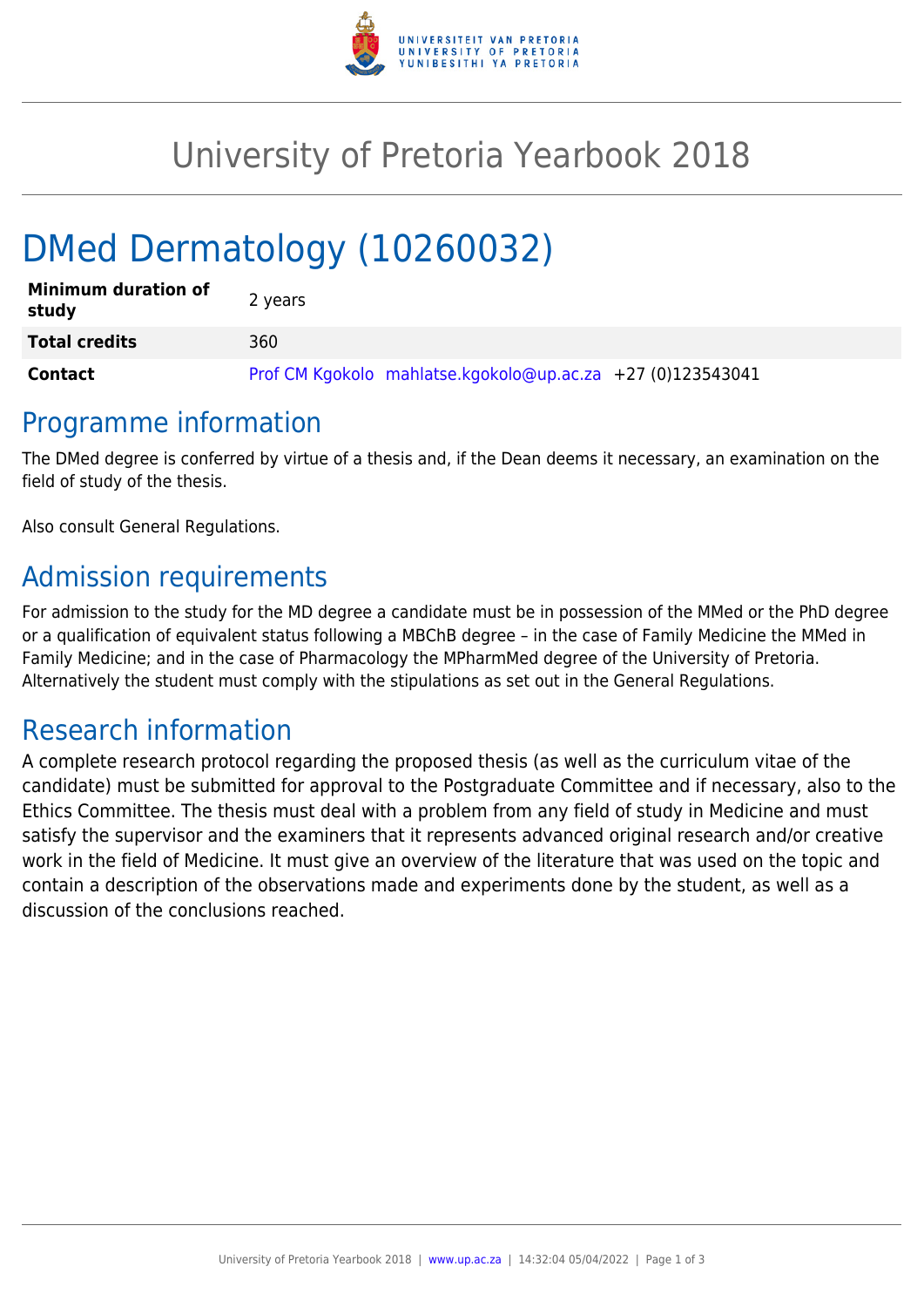

## Curriculum: Year 1

**Minimum credits: 360**

#### **Core modules**

[Thesis: Dermatology 990](https://www.up.ac.za/yearbooks/2018/modules/view/DER 990) (DER 990) - Credits: 360.00